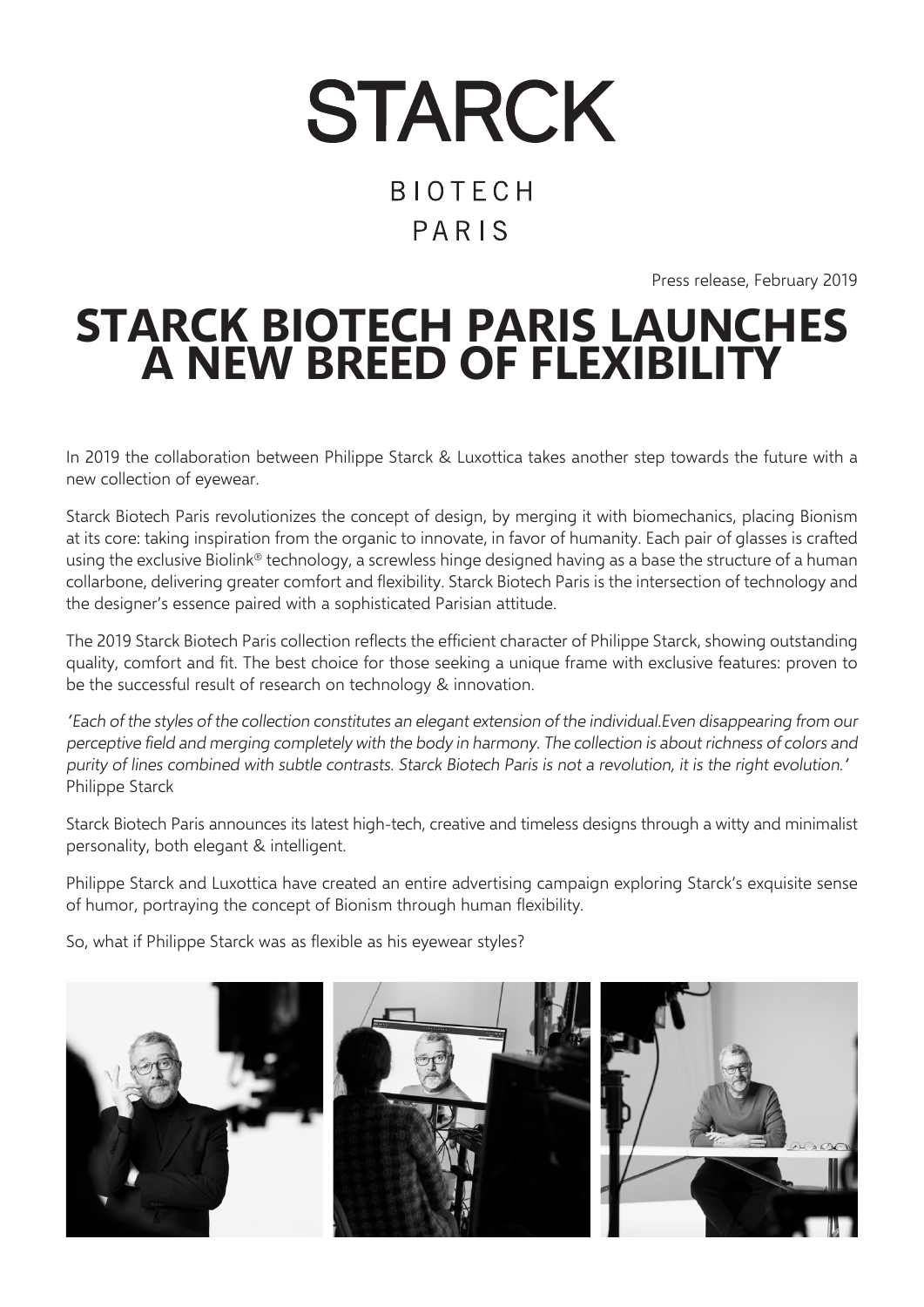**STARCK BIOTECH** 

PARIS

**Metal |** The Spring 2019 collection presents 2 new, full rim metal models featuring a classic and easy lens fitting system. The front is made from one unique piece, without soldering on the bridge area.



### **SH2038**

This round eye shape targets consumers looking for a retro and timeless appearance. The metal pad arms provide a universal fitting. The SH2038 features handmade acetate temples.

### **SH2039**

The SH2039 presents a soft rectangle eye shape with a high-positioned bridge that reinforces its sporty appearance. The metal pad arms provide a universal fitting. It features our new generation of double-injected temples.

**Combo Aluminum and Gravity Evo® |** For the Spring 2019 collection, Starck Biotech Paris presents the unique balance between the cold and mat touch of Aluminum, one of the most advanced materials to exist, and the warm and colored character of Gravity Evo®, creating a truly organic and smooth appearance.



### **SH2037**

On the bridge area, aluminum and Gravity Evo® are associated without any screws thanks to an exclusive rail system, for maximum integration. The aluminum bar has been colored by anodization, which guarantees the highest quality. The SH2037 features handmade acetate temples.

**Bold Acetate |** After having achieved the thinnest acetate models ever developed in the collection, for the Spring and Summer 2019 collections, Starck Eyes reinterprets the "Extra Bold" icons that are at the very heart of the brand, adding a touch of contemporary design to this historical product.



### **SH3052**

Starck Eyes goes back to the iconic aesthetics of the brand from the early 2000's with this model featuring extra bold temples. Developed in collaboration with MAZZUCCHELLI's engineers, all our acetates are absolutely exclusive.

**Gravity Evo<sup>®</sup>** | The high-tech Gravity products have been the best-selling segment since their launch in 2009. The SPRING SUMMER 2019 collection enhances the offer with a new, timeless model featuring handmade acetate temples.



### **SH3056**

Ultra-thin rectangular lightweight frame, the SH3056 presents very soft angles for a timeless appearance. It features handmade acetate temples.